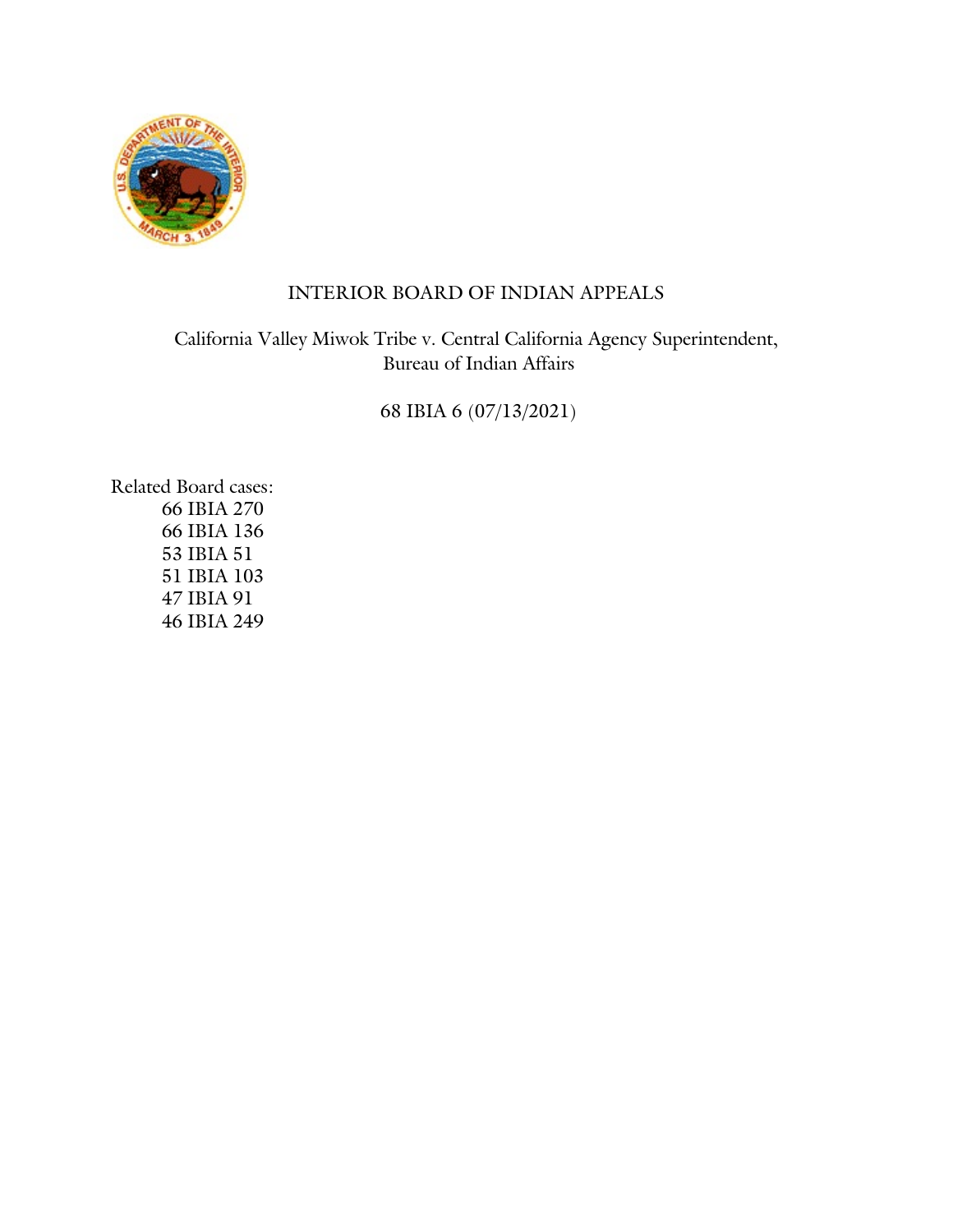

# **United States Department of the Interior**

OFFICE OF HEARINGS AND APPEALS INTERIOR BOARD OF INDIAN APPEALS 801 NORTH QUINCY STREET SUITE 300 ARLINGTON, VA 22203

| <b>CALIFORNIA VALLEY MIWOK</b> | <b>Order Dismissing Appeal</b> |
|--------------------------------|--------------------------------|
| TRIBE,                         |                                |
| Appellant,                     |                                |
|                                |                                |
| v.                             | Docket No. IBIA 19-088         |
|                                |                                |
| CENTRAL CALIFORNIA AGENCY      |                                |
| SUPERINTENDENT, BUREAU OF      |                                |
| <b>INDIAN AFFAIRS,</b>         |                                |
| Appellee.                      | July 13, 2021                  |
|                                |                                |

The California Valley Miwok Tribe (Appellant, CVMT, or Tribe), through Silvia Burley (Burley), appealed to the Board of Indian Appeals (Board) from a July 23, 2019, decision (Decision) of the Central California Agency Superintendent (Superintendent), Bureau of Indian Affairs (BIA). 1 The Superintendent returned, without action, an Indian Self-Determination and Education Assistance Act (ISDA) contract proposal submitted by Burley on behalf of the Tribe for Fiscal Years (FY) 2019, 2020, and 2021. The Superintendent refused to accept the proposal on the ground that the Department does not recognize a governing body for the Tribe, in effect concluding that Burley was not authorized to submit the proposal. The Superintendent's decision was based on a determination issued by Assistant Secretary – Indian Affairs (Assistant Secretary) Kevin Washburn on December 30, 2015 (2015 Decision), which was upheld by Federal courts against Burley's challenges, that the Department "does not recognize leadership for the CVMT government" and that "Ms. Burley and her family do not represent the CVMT." 2015 Decision at 5.

We dismiss the appeal. The Superintendent's decision applied the 2015 Decision in determining the threshold issue of whether the ISDA contract proposal submitted by Burley was authorized by the Tribe. The Superintendent's decision was compelled by and did not go beyond the Assistant Secretary's 2015 Decision, and with exceptions not

 $<sup>1</sup>$  The Board's caption of the appeal reflects the entity in whose name the appeal was filed.</sup> As discussed *infra*, the Department of the Interior (Department) does not currently recognize a governing body for the Federally recognized California Valley Miwok Tribe and does not recognize Burley as a tribal representative.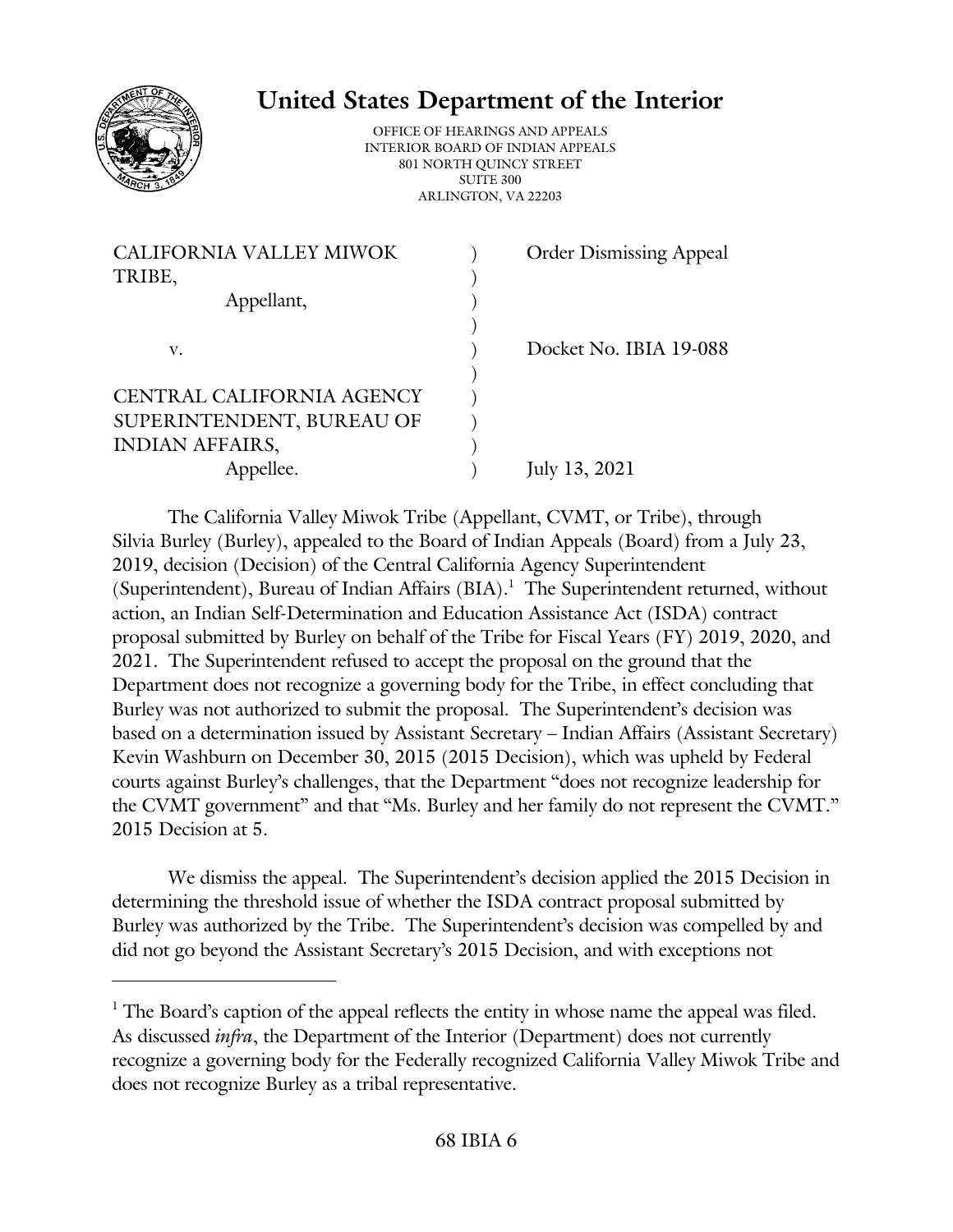applicable here the Board lacks jurisdiction to review an Assistant Secretary's decision. Considering the overlap between the Superintendent's decision and the 2015 Decision, the Board dismisses this case for lack of jurisdiction.

Dismissal would also be appropriate on the basis that Burley's challenge to the Superintendent's decision and, by extension, the 2015 Decision is precluded. Burley's Federal court challenges to the 2015 Decision were rejected for lack of merit. Her central argument in this appeal is one that she unsuccessfully raised in Federal court: BIA cannot create or perpetuate a hiatus in the Department's recognition of a governing body for the Tribe and must recognize the General Council led by Burley as the "last undisputed" tribal government. Because the Superintendent's decision only implements the 2015 Decision, the Superintendent's decision does not afford Burley another bite at the apple to litigate whether the Department should recognize a governing body for the Tribe and recognize Burley as a tribal representative.

Burley argues that the 2015 Decision was withdrawn or diminished by subsequent events, and thus the 2015 Decision is not relevant to the Board's review of the Superintendent's decision. She contends here, as she did without success in Federal court, that the head of a rival faction of the Tribe, Yakima Dixie (Dixie), died in 2017; there is no longer a tribal leadership dispute; and the 2015 Decision was premised on that dispute. She also contends that the 2015 Decision was displaced or undermined by a decision of BIA's Pacific Regional Director (Regional Director) invalidating a 2019 Secretarial election on a constitution for the Tribe. The 2015 Decision determined the groups of individual Indians of Miwok ancestry who are eligible to organize the Tribe under a constitution. The Regional Director found that certain individuals who participated in the election did not satisfy the criteria for eligibility in view of additional research regarding their common ancestor. The Regional Director's decision did not disturb the 2015 Decision and, to the contrary, upon BIA's receipt of the proposed ISDA contract, the Regional Director advised the Superintendent that the Department still does not recognize any leadership for the Tribe. To the extent that Appellant is not precluded by prior judicial decisions from disputing the efficacy of the 2015 Decision, we find no merit in Appellant's position that circumstances changed such that the 2015 Decision no longer compelled the Superintendent to conclude that Burley lacked authority to submit the proposed ISDA contract on behalf of the Tribe.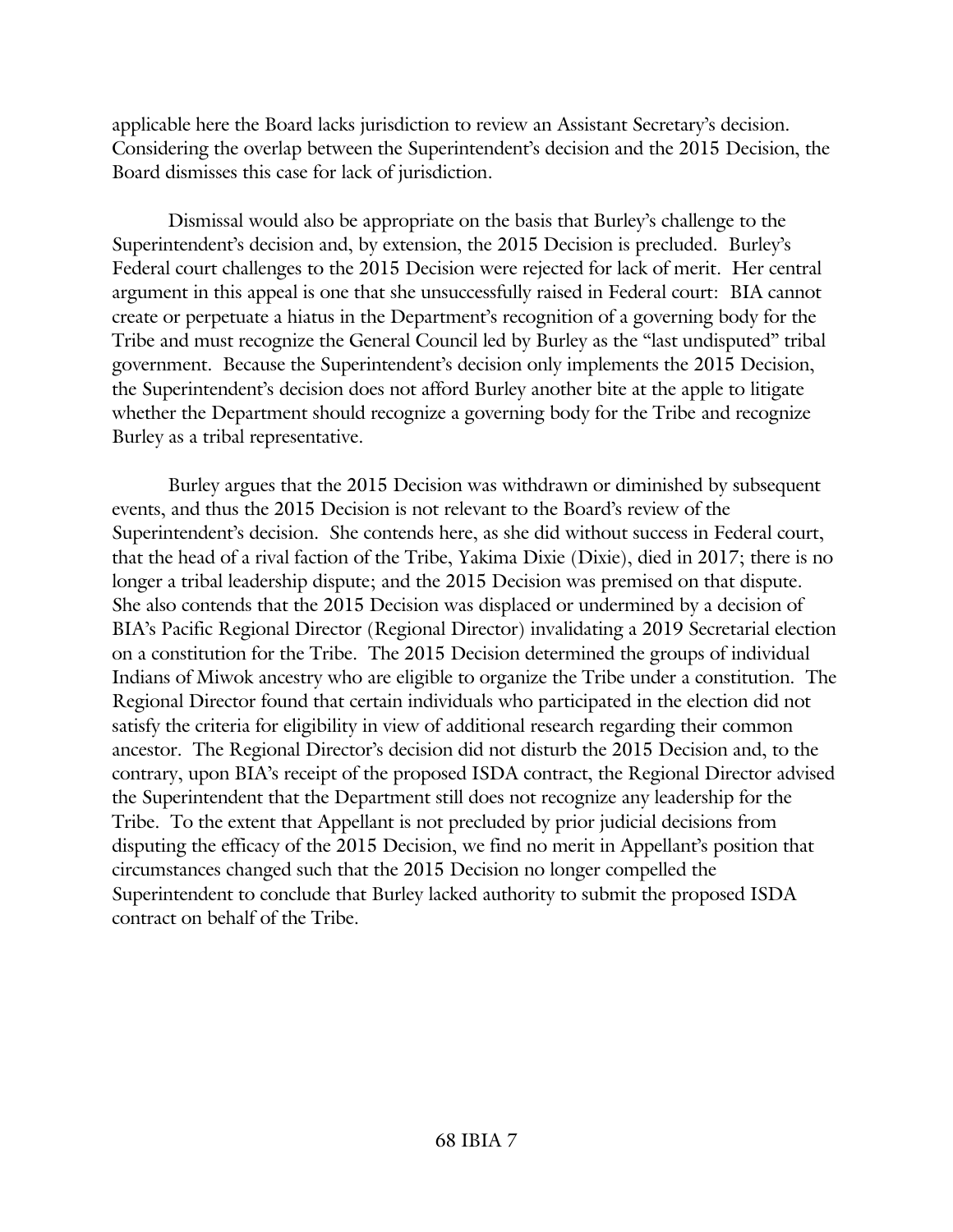#### **Background**

There is no dispute that the Tribe is Federally recognized as a tribal political entity. See 86 Fed. Reg. 7554, 7555 (Jan. 29, 2021) (Federally recognized tribes list).<sup>2</sup> But questions of tribal membership and leadership have been disputed since the late 1990s. Because those questions have been thoroughly described in decisions of the Board, Federal courts, and state courts, 3 and because the 2015 Decision is dispositive for this appeal, our discussion of the factual and procedural background begins with the circumstances surrounding the issuance of that decision.

The 2015 Decision was issued on remand from the decision by the District Court in *CVMT III*. The District Court concluded that an August 31, 2011, decision (2011 Decision) by Assistant Secretary Larry Echo Hawk to recognize a General Council composed of the Burley family and Dixie was remiss in assuming that (1) the Tribe's membership was limited to five individuals,<sup>4</sup> and (2) the General Council led by Burley was a duly constituted government pursuant to a November 1998 Resolution signed only by Dixie and Burley. *CVMT III*, 5 F. Supp. 3d at 96. Assistant Secretary Echo Hawk acknowledged that his decision "mark[ed] a 180-degree change of course from positions defended by [BIA] in administrative and judicial proceedings over the [preceding] seven years.<sup>35</sup> *Id*. The District Court concluded that "when the federal government engages in

<sup>5</sup> Based on the 2011 Decision, the Board vacated and remanded a 2008 decision of the Superintendent to return, without approval, an ISDA contract proposal submitted by Burley on behalf of the Tribe for FY 2009 on the ground that the Department did not recognize a governing body for the Tribe. *California Valley Miwok Tribe v. Central California Agency Superintendent*, 53 IBIA 51 (2011). The Board previously dismissed, as untimely, an appeal from a 2007 decision of the Superintendent to return an ISDA contract proposal submitted by Burley on behalf of the Tribe for FY 2008 on the ground that the Tribe did not have a recognized governing body. *California Valley Miwok Tribe v. Central California Agency Superintendent*, 47 IBIA 91 (2008). Burley's attempt to challenge, in court, BIA's 2007 decision was unsuccessful. *Cal. Valley Miwok Tribe v. Kempthorne*, (continued…)

<sup>&</sup>lt;sup>2</sup> The Tribe is formerly known as the Sheep Ranch Rancheria of Me-Wuk Indians of California.

<sup>3</sup> *See, e.g.*, *Cal. Valley Miwok Tribe v. United States*, 424 F. Supp. 2d 197 (D.D.C. 2006) (*CVMT I*); *Cal. Valley Miwok Tribe v. United States*, 515 F.3d 1262 (D.C. Cir. 2008) (*CVMT II*); *Cal. Valley Miwok Tribe v. Jewell*, 5 F. Supp. 3d 86 (D.D.C. 2013) (*CVMT III*); *California Valley Miwok Tribe v. Pacific Regional Director*, 51 IBIA 103 (2010).

<sup>&</sup>lt;sup>4</sup> I.e., Dixie and the Burley family, consisting of Burley, her daughters Rashel Reznor and Anjelica Paulk, and Burley's granddaughter Tristian Wallace.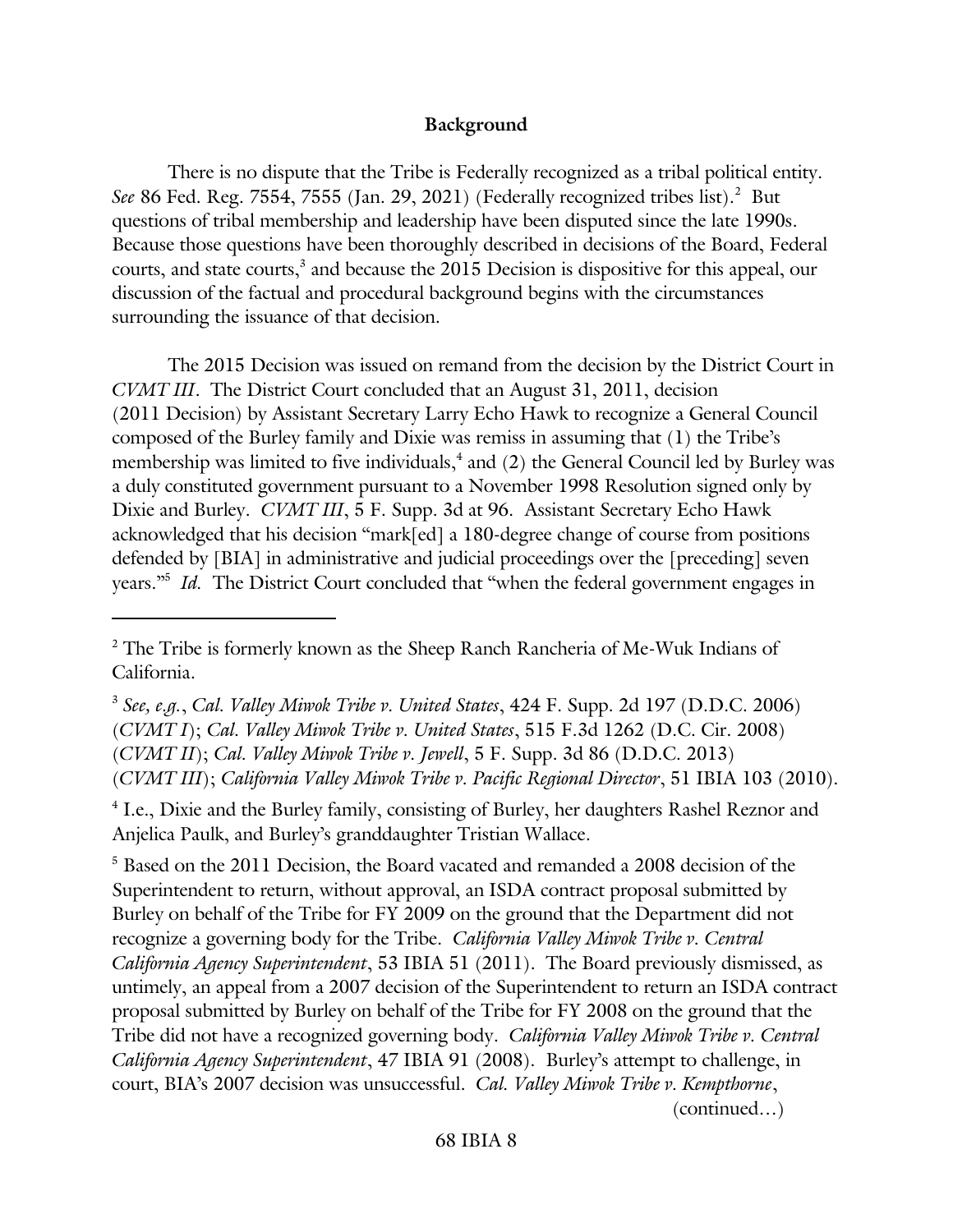government-to-government relations with a tribe, it must ensure that it is dealing with a duly constituted government that represents the tribe as a whole." *Id.* at 97. The District Court found that the 2011 decision was unreasonable in light of evidence in the administrative record, including a prior representation by Burley, that the Tribe's membership potentially consisted of 250 individuals, and that the decision "ignor[ed] multiple administrative and court decisions that express concern about the nature of the Tribe's governance." *Id.* at 88, 98-100.

In the 2015 Decision, Assistant Secretary Washburn held that the Tribe's membership was not limited to Dixie and the Burley family. 2015 Decision at 3-4 (Administrative Record (AR) 7). He instead concluded that there are three "Eligible Groups" of Mewuk Indians for whom the Rancheria was acquired and their descendants who must be given an opportunity to take part in reorganization of the Tribe. *Id.* at 4. The Eligible Groups are: (1) the individuals listed on a 1915 census by Special Agent John Terrell (1915 Terrell Census) and their descendants; (2) the descendants of Jeff Davis, who was a resident of the Rancheria and the only person on the 1935 Indian Reorganization Act (IRA) voters list for the Rancheria; and (3) the heirs of Mabel Dixie, who was the sole Indian resident of the Rancheria eligible to vote on its termination in 1967, and their descendants. *Id.* The Assistant Secretary left for the individuals who make up the Eligible Groups to decide, as an internal tribal decision, whether the descendants of Miwoks identified in a 1929 BIA census of the Indians of Calaveras County shall also be included in the organization of the Tribe. *Id.* at 5. While the Assistant Secretary found that Dixie was part of the Eligible Groups, *id.* at 4 n.20, he expressly declined to decide whether Burley or her daughters or granddaughter qualify for inclusion in the Eligible Groups, *id*. at 5.<sup>6</sup>

Assistant Secretary Washburn also held that "[t]he United States does not recognize leadership for the CVMT government." *Id.* Echoing the District Court's decision in *CVMT III*, he stated that "[f]or purposes of administering the Department's statutory responsibilities to Indians and Indian tribes, I must ensure that CVMT leadership consists of valid representatives of the Tribe as a whole." *Id.* His 2015 Decision stated that he did

 $\mathcal{L}_\text{max}$ 

<sup>(…</sup>continued)

No. Civ. S-08-3164 FCD/EFB, 2009 U.S. Dist. LEXIS 13465 (E.D. Cal. Feb. 23, 2009). Beginning in 1999 and continuing through FY 2007, BIA executed an ISDA contract with the Tribe, through Burley, for improving tribal government. BIA initially referred to Burley as the Tribe's Chairperson or sometimes "Interim Chairperson," and later referred to her as a "person of authority," while also stating that BIA did not yet view the Tribe to be an organized Indian tribe. *See California Valley Miwok Tribe*, 51 IBIA at 110-11.

<sup>&</sup>lt;sup>6</sup> The Board expresses no opinion on the Burley family's eligibility to participate in organization of the Tribe.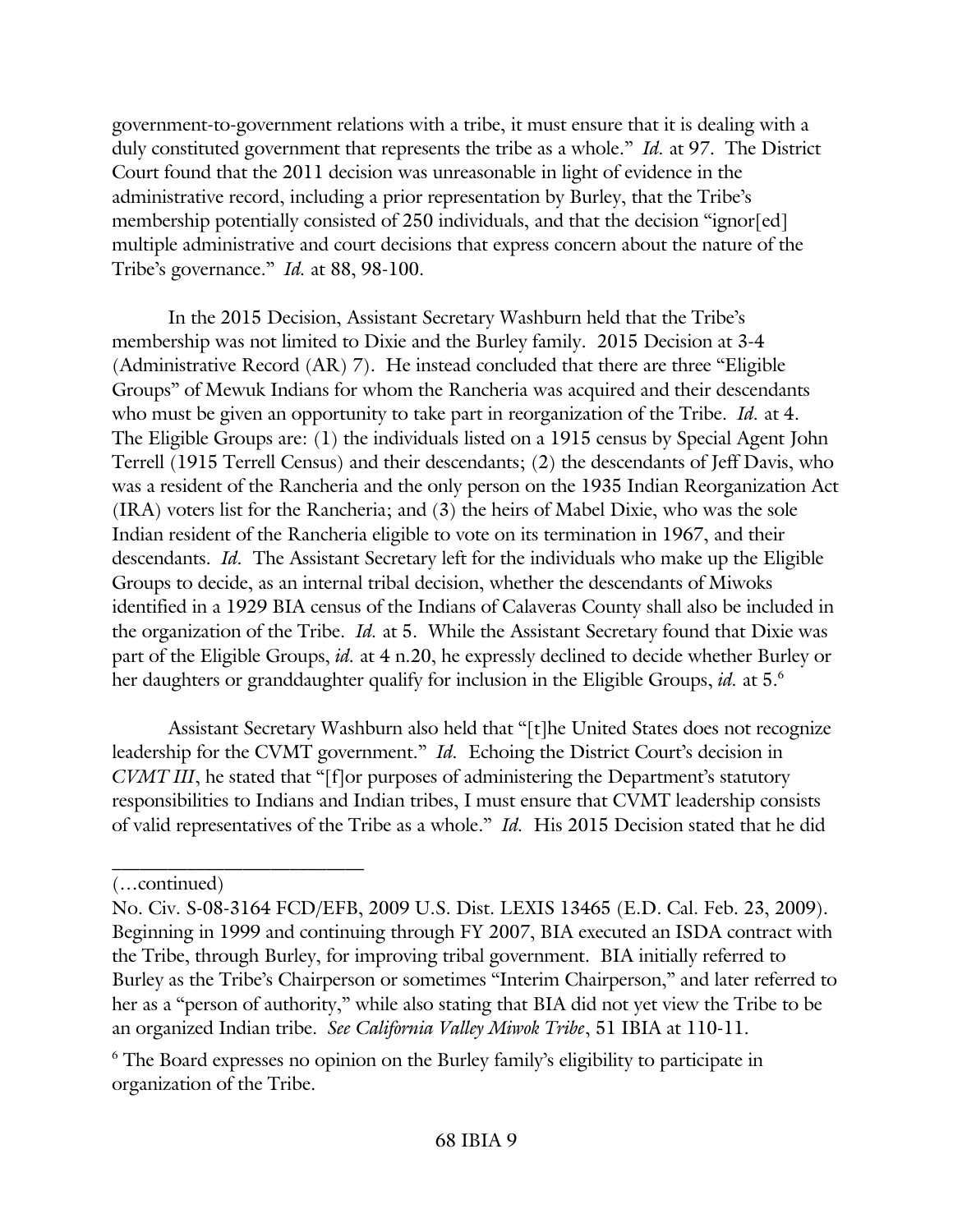not recognize either the Burley faction's General Council or the Dixie faction's Tribal Council as the governing body of the Tribe. *Id.* at 5-6. With respect to Burley, the 2015 Decision found that the 1998 Resolution on which she based her claim of leadership was approved by Dixie, Burley, and possibly her daughter Rashel Reznor, and that this was not a "majority of those eligible to take part" in tribal organization. *Id.* at 5. He specifically held that "Ms. Burley and her family do not represent the CVMT." *Id.* 

As for Dixie, the 2015 Decision found that the record as constituted did not support a conclusion that either a 2006 Constitution or a 2013 Constitution that Dixie and others purported to ratify was validly ratified through a process that afforded sufficient notice to persons eligible to take part in tribal organization. *Id.* at 6. Assistant Secretary Washburn authorized BIA to receive additional submissions from Dixie for the purpose of establishing whether the 2013 Constitution was validly ratified through a process that provided adequate notice. *Id.* And, "[a]s an alternative," the Assistant Secretary encouraged the Tribe to petition for a Secretarial election under 25 C.F.R. Part 81. *Id.* He instructed BIA to "work with the Eligible Groups to help the Tribe attain its manifest goal of reorganizing." *Id.*

The Burley faction challenged the 2015 Decision as arbitrary and capricious under the Administrative Procedure Act, and the decision was upheld by the Eastern District of California and the Ninth Circuit. *Cal. Valley Miwok Tribe v. Zinke*, No. CV 2:16-01345 WBS CKD, 2017 U.S. Dist. LEXIS 84282 (E.D. Cal. June 1, 2017), *aff'd*, 745 Fed. Appx. 46 (9th Cir. 2018), *reh'g denied*, 2019 U.S. App. LEXIS 3468 (Feb. 4, 2019). With respect to the tribal governance issue, the Eastern District found that only Dixie and Burley approved the 1998 Resolution that established the General Council, that the Burley faction therefore had not shown that a majority of adult members of the Tribe approved the General Council, and that "the Assistant Secretary must ensure that the United States is conducting government-to-government relations with 'valid representatives of the [Tribe] as a whole.'" 2017 U.S. Dist. LEXIS 84272, at \* 17 (quoting *Seminole Nation of Okla. v. Norton*, 223 F. Supp. 2d 122, 140 (D.D.C. 2002)). The Eastern District rejected the Burley faction's arguments, *inter alia*, that because "the BIA once recognized the General Council, the BIA must now recognize the General Council as the valid tribal government." *Id.* at \*20. The Eastern District concluded that "the Assistant Secretary was not arbitrary and capricious in finding that the 1998 Resolution and General Council did not sufficiently reflect the will of the Tribe in order to warrant acknowledgment of the federal government." *Id.* at \*21.

After the Eastern District's decision, Dixie died in December 2017. The Burley faction argued in their appeal to the Ninth Circuit that the 2015 Decision was "entirely predicated" on claims by Dixie challenging the validity of the 1998 Resolution creating the General Council. Appellants' Reply Brief (Br.) at 1, *Cal. Valley Miwok Tribe*, 2019 U.S.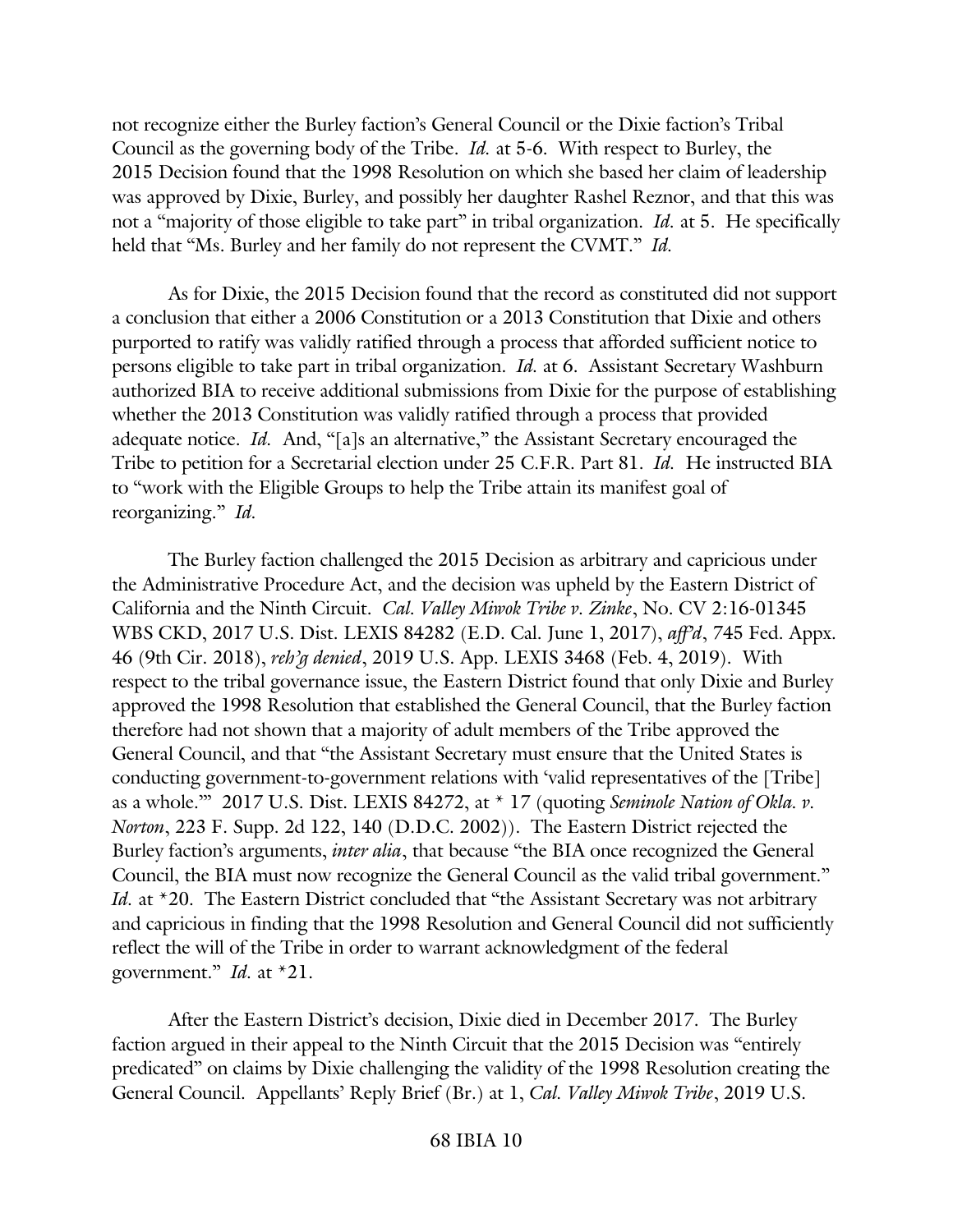App. LEXIS 3468 (No. 17-16321) (excerpt added to appeal record).<sup>7</sup> According to the Burley faction, due to Dixie's death, there was no longer a tribal leadership dispute and Dixie's claims were "moot and extinguished." *Id.* at 1, 3. The Federal defendants responded that Dixie's death did not render the appeal to the Ninth Circuit moot, his death was not relevant to the issues on appeal, and it did not extinguish or undermine the 2015 Decision. Federal Defendants' Response to Second Motion for Judicial Notice at 2-4, *Cal. Valley Miwok Tribe*, 2019 U.S. App. LEXIS 3468 (No. 17-1632) ("With or without Dixie, the Burley family is not a 'majority of those eligible to take part' in tribal organization." (quoting 2015 Decision at 5)) (copy added to appeal record).

In upholding the 2015 Decision against the Burley faction's challenge, a panel of the Ninth Circuit found that Assistant Secretary Washburn "independently examined the facts and the law, before determining that the Tribe was not reorganized, that its membership is not limited to five individuals, and that the United States does not recognize leadership of the tribal government." *Cal. Valley Miwok Tribe*, 745 Fed. Appx. at 47. The panel found that the 2015 Decision comported with the Department's "responsibility to ensure that organized tribes are representative of potential membership." *Id.*

The Burley faction sought rehearing "to correct a panel decision that leaves the leadership dispute between the two competing factions (the Burley Faction and the Dixie Faction) unresolved—and unresolved in perpetuity." Appellants' Petition for Panel Rehearing and Rehearing En Banc at 1, *Cal. Valley Miwok Tribe*, 2019 U.S. App. LEXIS 3468 (No. 17-1632) (emphasis omitted) (excerpts added to appeal record). The Burley faction contended that the panel took judicial notice of Dixie's death, but "overlooked . . . how that has frozen the Tribe's existence." *Id.* The Burley faction argued that it must be recognized as the governing body of the Tribe, alleging:

The panel failed to recognize that the 2015 Washburn Decision violated the rule of *Goodface v. Grassrope* (8th Cir. 1983) 708 F.2d 335, which requires the BIA to recognize one of two competing factions pending resolution of a tribal leadership dispute, so as not to create a "hiatus in tribal government" and "jeopardize[] the continuation of necessary day-to-day services on the reservation." 708 F.2d at 338-339. *Dixie's death now requires the Burley Faction be recognized*, as it had been before Dixie challenged Burley's leadership and alleged the establishment of the 1998 General Council was invalid at the outset.

 $7$  The Board takes official notice of pleadings filed in the proceedings before the Ninth Circuit. *See* 43 C.F.R. § 4.24(b).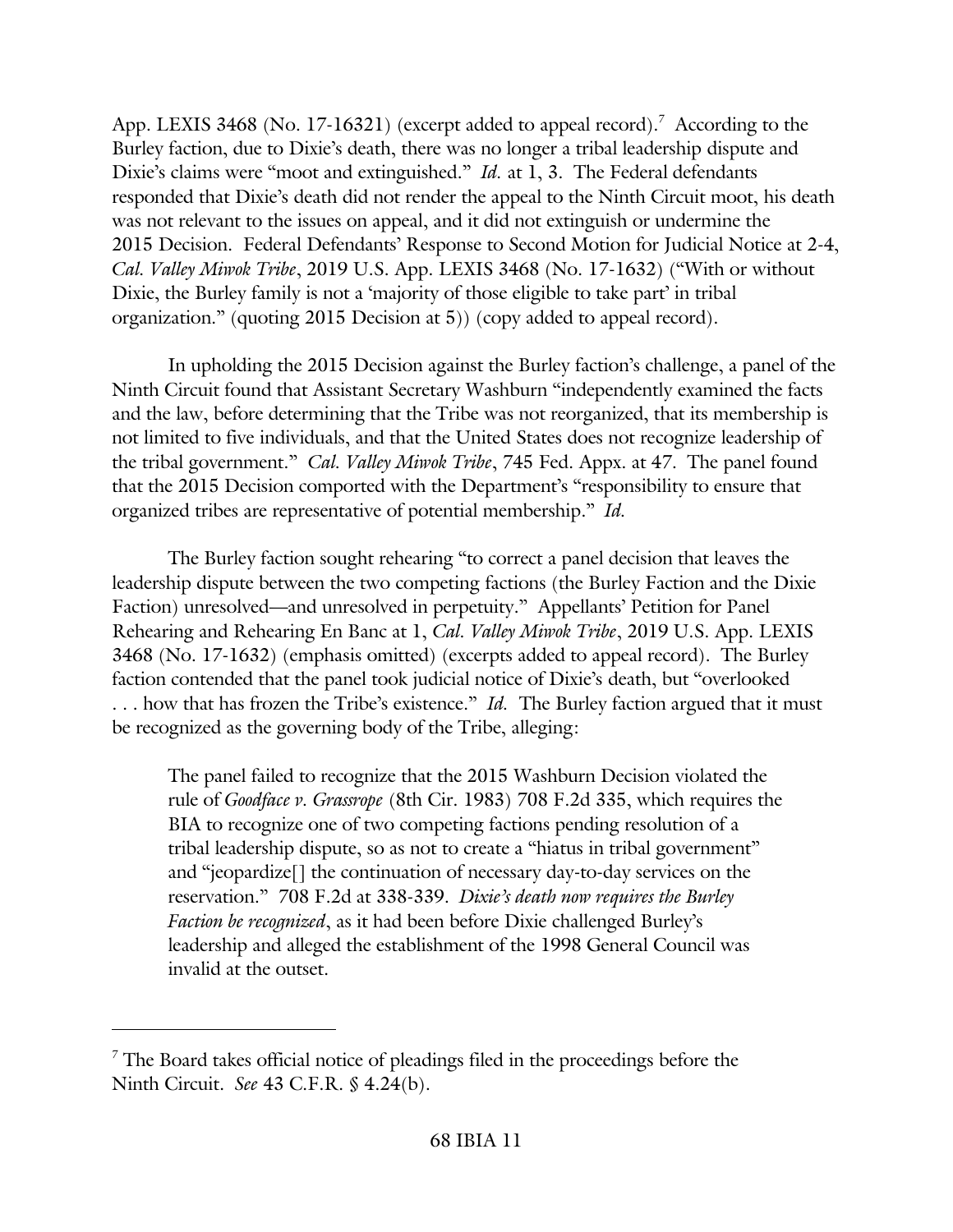*Id.* at 2 (emphasis added); *see id.* at 8 ("Because the Tribe's operations have come to a 'stand-still,' the 2015 Washburn Decision should be remanded to the AS-IA for reconsideration."). On February 4, 2019, the Ninth Circuit denied the petition for panel rehearing and rehearing en banc. *Cal. Valley Miwok Tribe*, 2019 U.S. App. LEXIS 3468. 8

Meanwhile, the Dixie faction unsuccessfully sought approval from BIA of the 2013 Constitution. And, in 2018, BIA received and validated a petition for a Secretarial election under 25 C.F.R. Part 81 regarding a proposed constitution for the Tribe.<sup>9</sup> The election was held on April 15, 2019. On May 30, 2019, the Regional Director issued a decision finding that the election was invalid because "most of the participating individuals did not meet the requirements to be considered eligible to participate." Regional Director's Decision, May 30, 2019, at 2 (unnumbered) (AR 6). The Regional Director reasoned that "[m]ost of the people who petitioned for, and took part in, the Secretarial [e]lection are descendants of John Jeff," who is listed on the 1929 BIA census. *Id.* at 1. Prior to the Regional Director's decision, BIA had considered John Jeff to be "the son of base roll member Jeff Davis" who is listed on the 1915 Terrell Census. *Id.* "As a result" of that association, the petitioners for whom John Jeff was an ancestor were initially determined to be eligible to participate in the election pursuant to the 2015 Decision. *Id.* However, "[s]purred in part by [a congressperson's] inquiry . . . as well as two lawsuits challenging the election,"<sup>10</sup> BIA conducted a review of the eligibility of the individuals who participated

<sup>&</sup>lt;sup>8</sup> Afterward, the Burley faction maintained in other Federal and state court litigation, without success, that Dixie's death resolved the tribal leadership dispute, rendered the 2015 Decision moot, and established that the General Council led by Burley is now the valid governing body of the Tribe. *See In re \$323,647.60 in Funds*, No. 18-CV-01194 JAP/KBM, 2019 U.S. Dist. LEXIS 25723 (D.N.M. Feb. 19, 2019); *Cal. Valley Miwok Tribe v. Cal. Gambling Control Comm'n*, No. D074339, 2020 Cal. App. Unpub. LEXIS 642 (Cal. Ct. App. 4th Dist. Jan. 29, 2020). In both cases, the courts found that the Department does not recognize a governing body for the Tribe.

<sup>&</sup>lt;sup>9</sup> The Registered Voters List published by BIA was challenged by individuals who claimed that the list included people who are not members of the Tribe, specifically, the Burley faction. *Aranda v. Sweeney*, No. 2:19-cv-00613-JAM-KLN, 2019 U.S. Dist. LEXIS 64432 (E.D. Cal. Apr. 15, 2019). The Eastern District denied an ex parte motion for temporary restraining order in deference to a "2017 finding [by the Regional Director] that the members of the Burley family were members of an eligible group," based on descent from "Jeff Davis," and allowed the election to proceed. *Id.* at \*9-11.

<sup>&</sup>lt;sup>10</sup> The Burley faction challenged BIA's decision to validate the petition within the Department, *Burley v. Central California Agency Superintendent*, 66 IBIA 136 (2019); *Burley v. Acting Pacific Regional Director*, 66 IBIA 270 (2019), and in Federal court, *Cal.* (continued…)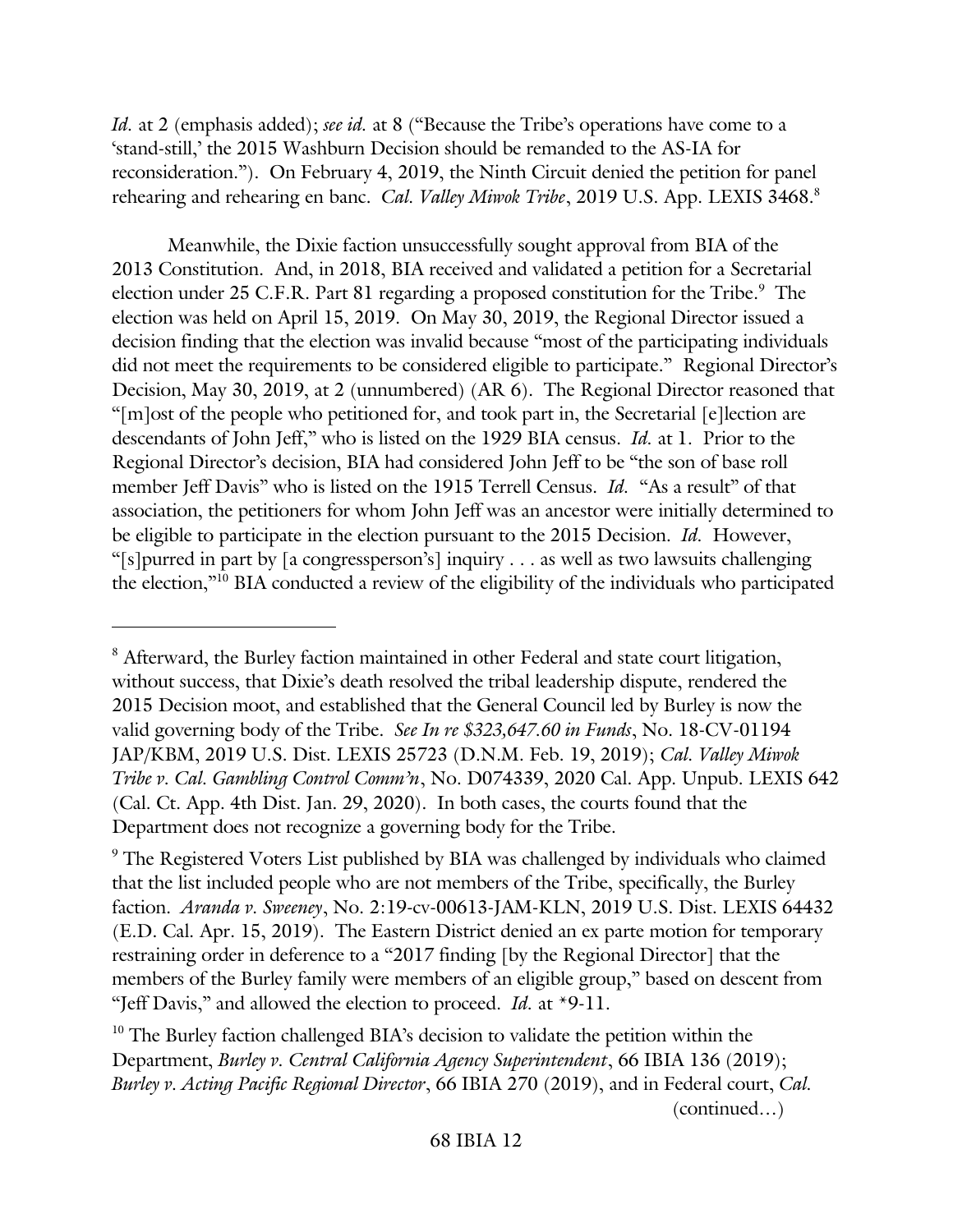in the Secretarial election. *Id.* at 2. This review included an examination by the Office of Federal Acknowledgment (OFA) and preparation of a memorandum determining whether John Jeff is the son of the Jeff Davis who is listed in the 1915 Terrell Census. *See id.*; Memorandum from Director, OFA, to Regional Director, May 30, 2019 (OFA Memorandum) (AR 6). OFA reviewed, *inter alia*, the records considered by BIA when it assessed whether the individuals who voted in the election concerning the 2013 Constitution submitted by Dixie were eligible to do so. *See* OFA Memorandum at 11. OFA disagreed with BIA's 2016 conclusion that John Jeff is the son of Jeff Davis, finding instead that John Jeff is the son of one "Indian Jeff" who was apparently shot and killed while trying to protect John Jeff from another man.<sup>11</sup> *Id.* at 8, 11 (referring to a July 25, 2016, BIA Report). The Regional Director's decision to invalidate the Secretarial election in reliance on OFA's finding was not appealed and thus became final for the Department.

Approximately 1 month later, Burley, identifying herself as "Tribal Representative authorized to conduct the government-to-government relationship with the United States and duly elected Chairperson of the General Council," submitted to BIA a proposed ISDA contract for Aid to Tribal Government, Contract No. CTJ51T62802, Mature Status, for FY 2019, FY 2020, and FY 2021. Letter from Burley to Regional Director, June 27, 2019 (AR 5). The proposal included a budget, budget justification, position descriptions, and three resolutions. The first resolution, No. R-1-05-11-2017, stated that pursuant to the 1998 Resolution, a Special General Council meeting was held on May 11, 2017, and Burley was elected chairperson and her daughter Rashel Reznor was elected secretary/treasurer. AR 5. This resolution described both the Tribe and the General Council as consisting of five adult members. *Id.* The second resolution, No. R-1-06-24-2019, stated that the General Council approved the request for a multi-activity, 3-year contract for FY 2019 through FY 2021, and that Burley was authorized to contract for and administer the proposed contract on behalf of the Tribe. AR 5. The third resolution, No. R-2-06-24-

 $\mathcal{L}=\mathcal{L}=\mathcal{L}=\mathcal{L}=\mathcal{L}=\mathcal{L}=\mathcal{L}=\mathcal{L}=\mathcal{L}=\mathcal{L}=\mathcal{L}=\mathcal{L}=\mathcal{L}=\mathcal{L}=\mathcal{L}=\mathcal{L}=\mathcal{L}=\mathcal{L}=\mathcal{L}=\mathcal{L}=\mathcal{L}=\mathcal{L}=\mathcal{L}=\mathcal{L}=\mathcal{L}=\mathcal{L}=\mathcal{L}=\mathcal{L}=\mathcal{L}=\mathcal{L}=\mathcal{L}=\mathcal{L}=\mathcal{L}=\mathcal{L}=\mathcal{L}=\mathcal{L}=\mathcal{$ 

<sup>11</sup> OFA also discussed a "draft" family tree that was contained in BIA's records. The document indicates that Indian Jeff and Jeff Davis were brothers and Limpy Davis, who is on the 1915 Terrell Census, was their mother. *See* OFA Memorandum at 11. OFA noted that, if correct, this would support the conclusion that the descendants of John Jeff are eligible to participate in organization of the Tribe; however, "BIA's 2016 determination was premised on descent from Jeff Davis, not from Limpy." *Id.* OFA also stated that the document "lacks any indication of when or by whom it was created, and does not cite any source material," and therefore the suggestion that Limpy Davis was John Jeff's grandmother was "not supported." *Id.*

<sup>(…</sup>continued)

*Valley Miwok Tribe v. Dep't of the Interior*, No. 1:19-cv-00917-RCL (D.D.C.). The faction withdrew its Federal court complaint upon issuance of the Regional Director's decision.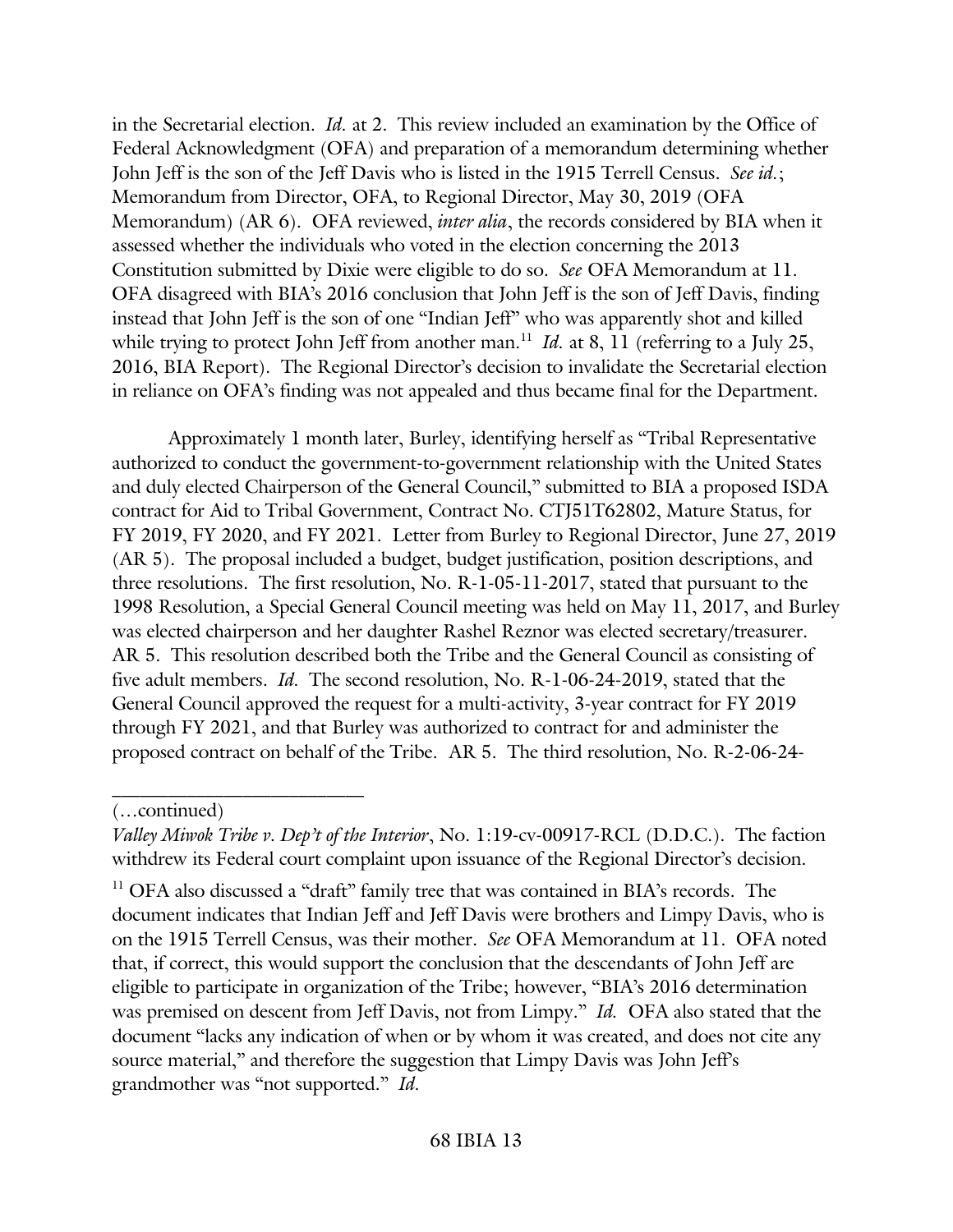2019, stated that the General Council approved the FY 2019 budget for the proposed contract and that Burley was authorized to approve subsequent changes to the annual budget and ensure that the funds would be properly managed. AR 5. Each of these three resolutions "was adopted by a vote of 3 in favor, 0 opposed, and 0 abstaining," and was signed by Burley as chairperson, Reznor as secretary/treasurer, and Burley's other daughter, Anjelica Paulk, as vice-chairperson. AR 5.

On July 1, 2019, an attorney for the Burley faction emailed a copy of the contract proposal to the Department. Email from Peter Lepsch to John Tahsuda, July 1, 2019 (AR 4). The email stated that the contract was submitted "in light of most recent invalidation of the April 15, 2019 Secretarial Election." *Id.* at 1. The email also stated that, "[a]s you know, a former citizen and leader of CVMT, Yakima Dixie<sup>[1]</sup>, died in 2017. Therefore<sup>[1]</sup> there exists no leadership or member/citizenship dispute." *Id.* According to the email, the Tribe was composed of 12 members. *Id.* The email asserted that Burley "is the last recognized Tribal Representative," "[t]he case law on this matter is rather clear and straight forward," and the United States should "end this hiatus." *Id.* at 2.

On July 5, 2019, the Regional Director advised the Central California Agency that "[a]s of this date there is no one who has been deemed officially the Tribal Government so the issue is to make sure we get the application declined timely." Email from Regional Director to Central California Agency, July 5, 2019 (AR 3). On July 8, 2019, the Regional Director acknowledged receipt of the contract proposal. Letter from Regional Director to Burley (AR 2). On July 23, 2019, the Superintendent issued the Decision from which Appellant appeals. Decision (AR 1). The Superintendent's decision states:

The . . . Central California Agency[] is returning the June 27, 2019, Contract Proposal . . . without action.

Since issuance of the attached decision dated December 30, 2015, by the Assistant Secretary-Indian Affairs, the Department of the Interior has not recognized a governing body for the . . . Tribe, including for purposes of contracting pursuant to 25 U.S.C. § 5321(a), which provides, in relevant part:

"The Secretary is directed, upon the request of any Indian tribe by tribal resolution, to enter into a self-determination contract or contracts with a tribal organization…"

Your proposal does not meet the threshold requirement for contracting by a recognized tribal government, in accordance with Public Law 93-638

#### 68 IBIA 14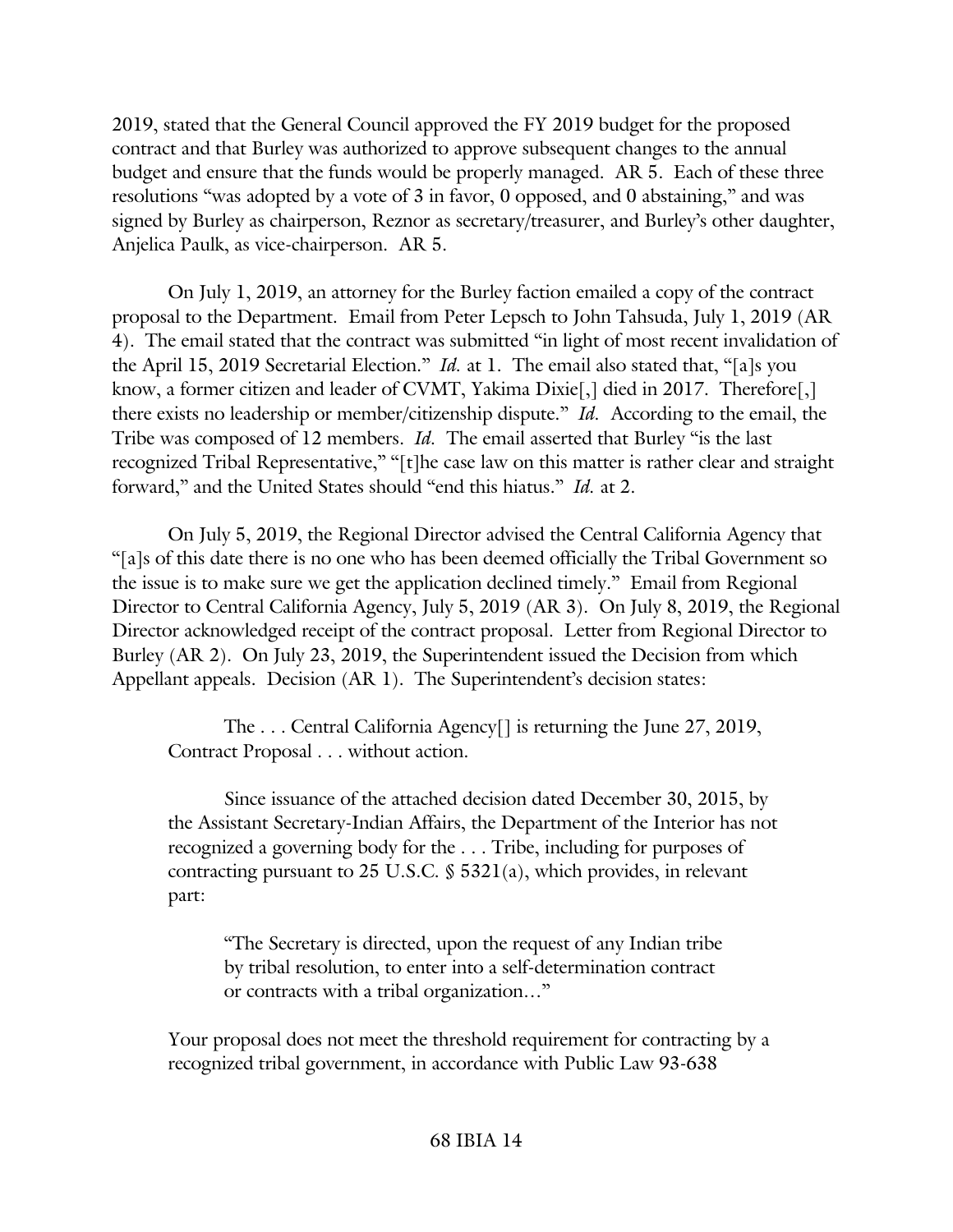(88 Stat. 2203), as amended, and codified at 25 U.S.C. § 5321, and as implemented by regulations at 25 CFR Part 900.

*Id.* at 1. The Superintendent did not provide appeal instructions.

Appellant, through Burley, appealed to the Board.<sup>12</sup> Notice of Appeal, Aug. 16, 2019. Upon receipt of the appeal, by order dated August 28, 2019, the Board made a preliminary determination that it had jurisdiction over the appeal under 25 C.F.R. Part 900, Subpart L (ISDA Appeals), at least to the extent necessary to decide the Board's own jurisdiction. The Board explained that only a "tribe or tribal organization" has a right of appeal to the Board, *see* 25 C.F.R. §§ 900.150, 900.158–.160, and that it was disputed whether the General Council led by Burley was a tribal organization. Under ISDA, unless certain declination criteria are present, the Secretary is required to contract "upon the request of [an] Indian tribe by tribal resolution." 25 U.S.C.  $\$ 5321(a)(1)$ . A contract proposal may be submitted by a "tribal organization" only "[i]f so authorized by an Indian tribe." *Id.*  $\$ 5321(a)(2)$ . A "tribal organization" is defined as

the recognized governing body of any Indian tribe; any legally established organization of Indians which is controlled, sanctioned, or chartered by such governing body or which is democratically elected by the adult members of the Indian community to be served by such organization and which includes the maximum participation of Indians in all phases of its activities . . . .

*Id.* § 5304(*l*); 25 C.F.R. § 900.6 (same).

The Board's order also explained that whether a contract proposal is at the request of an Indian tribe by tribal resolution is a threshold determination that precedes application of the declination criteria, and refusal to accept a proposal on that ground is not a "declination" of the proposal within the meaning of ISDA. *See Navajo Nation v. Office of Indian Education Programs*, 40 IBIA 2, 14, 16 n.14 (2004). The Board noted that it has treated BIA decisions refusing to act on ISDA proposals, on the threshold ground that the submitting party has not shown that the proposal is authorized by the tribe, as an "other appealable pre-award decision" under the ISDA regulations, 25 C.F.R. § 900.150(i). *See, e.g.*, *Alturas Indian Rancheria v. Northern California Agency Superintendent*, 52 IBIA 7, 8 nn.2-3 (2010); *Trenton Indian Service Area v. Turtle Mountain Agency Superintendent*, 47 IBIA 60, 60 (2008).

<sup>&</sup>lt;sup>12</sup> Appellant, through Burley, subsequently filed a lawsuit in Federal court and voluntarily dismissed it. *Cal. Valley Miwok Tribe v. Bernhardt*, No. 1:19-cv-02739-RC (D.D.C.).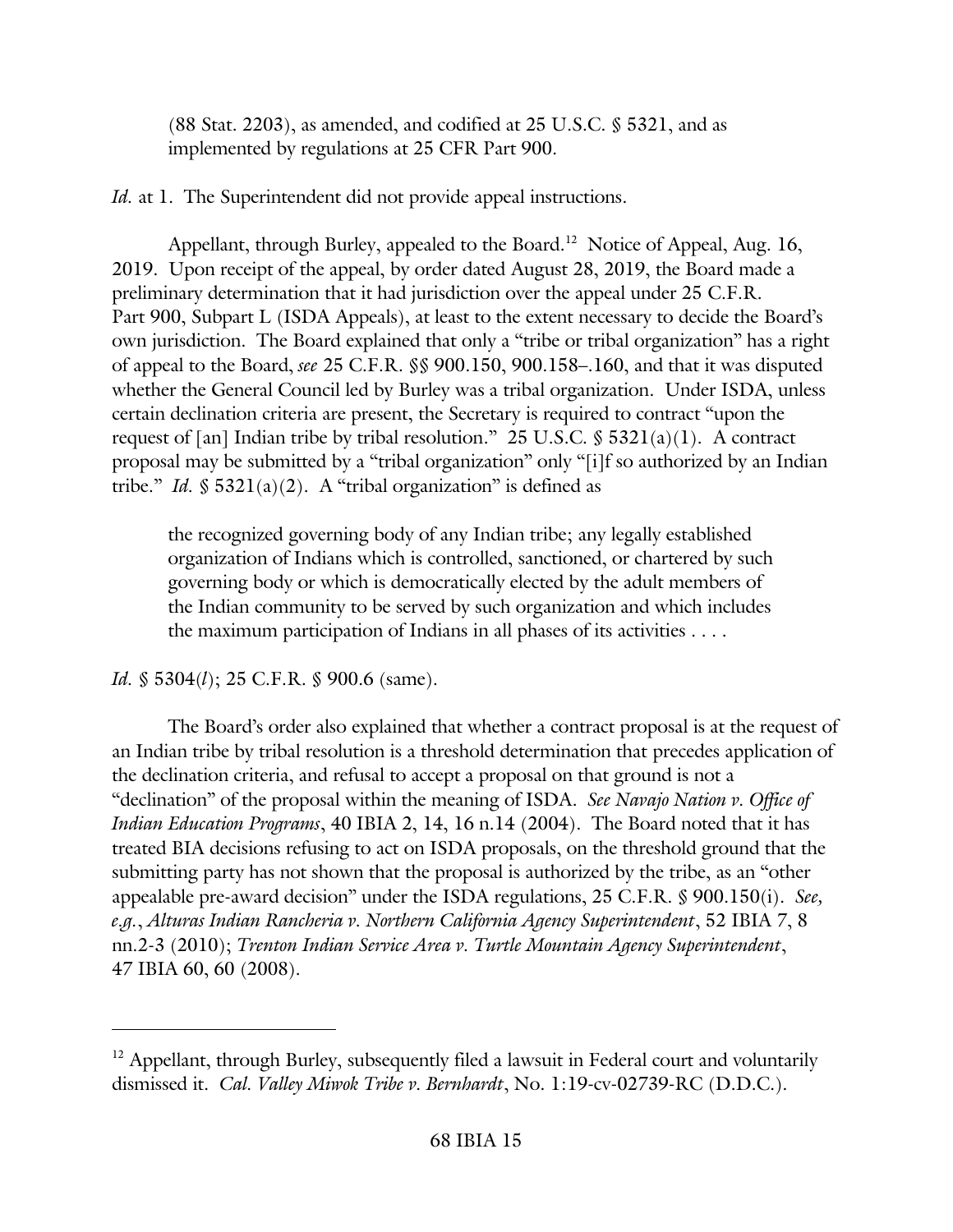The Board received briefs on the merits from Appellant (i.e., Burley as a purported representative of the Tribe) and the Superintendent.<sup>13</sup> After briefing concluded, Appellant informed the Board and filed a notice of appeal with the Regional Director concerning a public notice issued by the Superintendent in September 2020 that BIA was planning to "assist [the Tribe] with organization of a formal government structure by individuals who are eligible to participate in such a process."<sup>14</sup> Appellant argued to the Board that the notice violated the automatic stay that attaches to BIA decisions, *see* 25 C.F.R. § 2.6, and was issued after BIA no longer had jurisdiction over the matter, and requested an order directing BIA to take no further action on the matter while the appeal was pending. The Superintendent subsequently confirmed that BIA suspended all activity concerning organization of the Tribe. By order dated October 21, 2020, the Board advised the parties that it would take the instant appeal from the Superintendent's July 23, 2019, decision under expedited consideration but that it could not predict when a decision would issue. BIA then requested that the Board dismiss this appeal for lack of standing or on the ground that the Superintendent's decision to return the proposed contract is subject to appeal to the Regional Director under 25 C.F.R. Part 2 rather than directly to the Board under 25 C.F.R. Part 900, Subpart L, and thus Appellant must first exhaust administrative remedies within BIA. Appellant filed an opposition to dismissal. Finally, the Board received an answer brief in opposition to Appellant's appeal from several individuals<sup>15</sup> as "Interested Parties," a response in opposition from Appellant, and a request to submit an answer brief by Chad Everone as a former "Deputy" of Dixie and "Interested Party." In light of the Board's decision reached after consideration of the submissions by Appellant

<sup>&</sup>lt;sup>13</sup> Appellant's Response to Order for Statement and Order to Show Cause, Sept. 26, 2019; Superintendent's Answer to Appellant's Response to Order, Oct. 11, 2019; Appellant's Reply to [Superintendent's] Answer, Oct. 21, 2019; Appellant's Opening Br., Dec. 30, 2019; Superintendent's Answer Br., Jan. 27, 2020; Appellant's Reply Br., Feb. 12, 2020; Superintendent's Response to Reply, Mar. 5, 2020; Appellant's Surreply, Mar. 20, 2020.

<sup>&</sup>lt;sup>14</sup> Appellant's Motion for Leave and Motion to Vacate Appellee<sup>['s</sup>] September 2020 Decision and Notice for Lack of Jurisdiction Over the Subject Matter; and Alternatively, Notice of Appeal of the Appellee['s] September 2020 Decision and Notice, Sept. 29, 2020, at Exhibits A (Public Notice) & B (Notice of Appeal to Regional Director, Sept. 29, 2020). Appellant stated that it did not know which official issued the public notice and, if the public notice was issued by the Regional Director, it wished to appeal to the Board pursuant to 25 C.F.R. § 2.4(e). *See id.* at 6. Because the public notice was issued by the Superintendent, the Board did not construe Appellant's submission as a notice of appeal to the Board.

<sup>&</sup>lt;sup>15</sup> Marie Aranda, Joshua Fontanilla, Yolanda Fontanilla, Bronson Mendibles, Jasmine Mendibles, Leon Mendibles, Christopher Russell, and Rosalie Russell.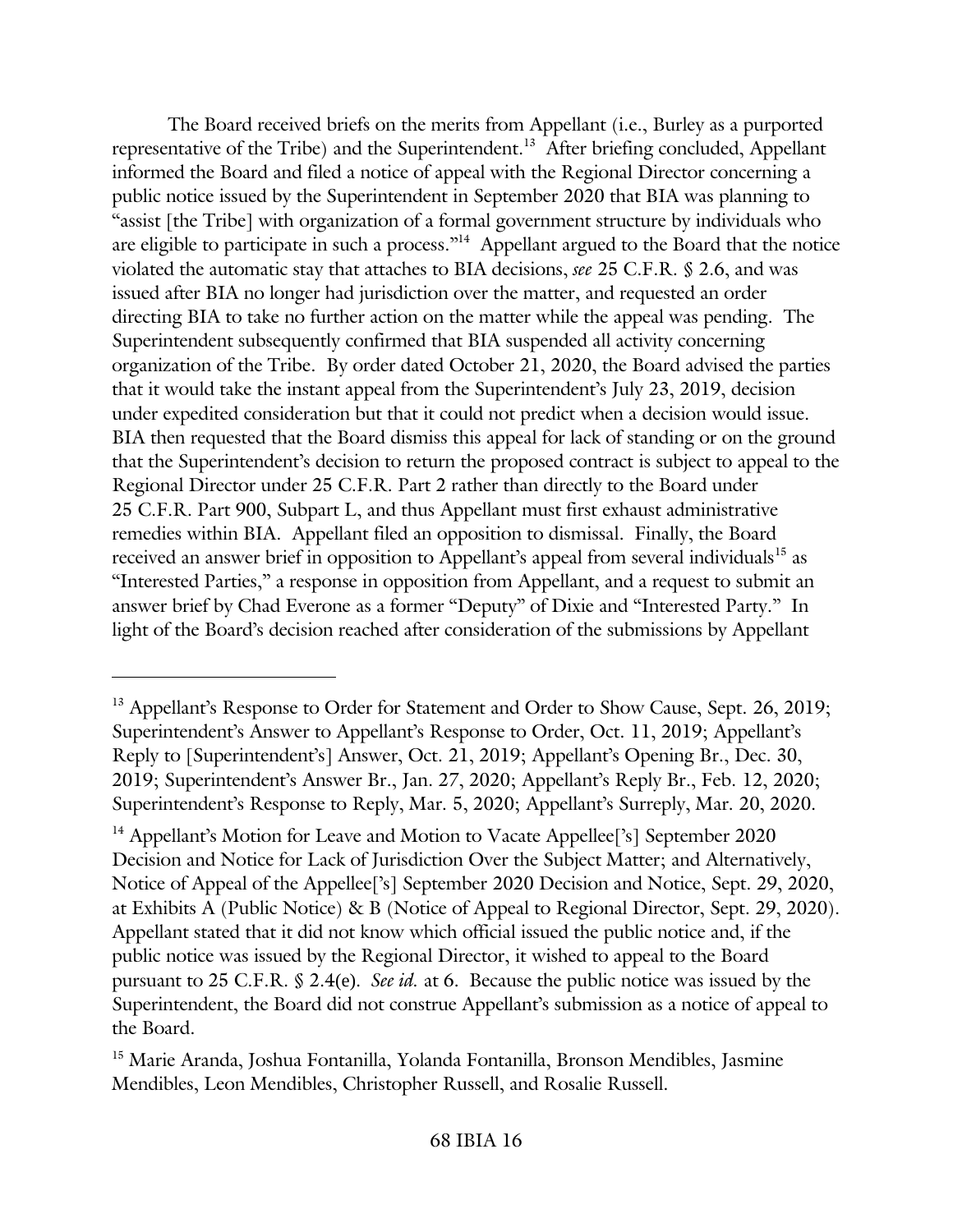and BIA, the Board finds no reason to consider arguments by any of the "Interested Parties" and denies Mr. Everone's request to submit an answer brief.

# **Discussion<sup>16</sup>**

## I. Arguments on Appeal

Appellant's central argument on appeal is that, by returning the proposed ISDA contract without action, BIA continues to withhold recognition of a governing body for the Tribe, or a "tribal organization" for ISDA purposes, and that this is contrary to *Goodface v. Grassrope*, 708 F.2d 335 (8th Cir. 1983), and its progeny. Opening Br. at 10, 13; Reply Br. at 1, 7. In *Goodface*, the Eighth Circuit concluded that BIA's decision to recognize two tribal councils only on a de facto basis amounted to recognition of neither and "effectively creat[ed] a hiatus in tribal government which jeopardized the continuation of necessary dayto-day services on the reservation." 708 F.2d at 338-39. The Court determined that BIA was obligated to recognize and deal with one of the councils on an interim basis in that case. *Id.* at 339. Appellant argues that the Superintendent's decision, and by extension the 2015 Decision, creates or perpetuates a hiatus in tribal government contrary to *Goodface*. According to Appellant, as a Federally recognized political entity, the Tribe is entitled to contract pursuant to ISDA; the Department must recognize a governing body for ISDA contracting purposes on an interim basis or otherwise; and the Board should order BIA to recognize the General Council led by Burley as the "last undisputed" tribal government.

Appellant further argues that the Superintendent's decision to return the proposed ISDA contract without approval was unnecessary under the 2015 Decision and "went beyond" Assistant Secretary Washburn's determinations. Reply Br. at 1, 4. According to Appellant, the 2015 Decision applies only to recognition of a tribal government for purposes of reorganization pursuant to the IRA and does not purport to cover ISDA contract proposals. Opening Br. at 15-16. Appellant also maintains that the 2015 Decision was premised on a leadership dispute between Burley and Dixie, there is no longer a

<sup>&</sup>lt;sup>16</sup> As a threshold issue, the Board denies BIA's request to dismiss the appeal on the ground that the Decision is subject to review by the Regional Director under 25 C.F.R. § 2.4(a), whose decision would then be subject to review by the Board under § 2.4(e). Appellant contends that the appeal is properly before the Board, and BIA does not persuade us that we should revisit the Board's August 28, 2019, order making a preliminary determination that the appeal fell under 25 C.F.R. § 900.150(i), that Appellant was not entitled to a hearing on the record, and that the appeal should proceed under the Board's regulations in 43 C.F.R. Part 4, Subpart D. *See* 25 C.F.R. § 900.160(b); *Alturas Indian Rancheria*, 52 IBIA at 8 n.2.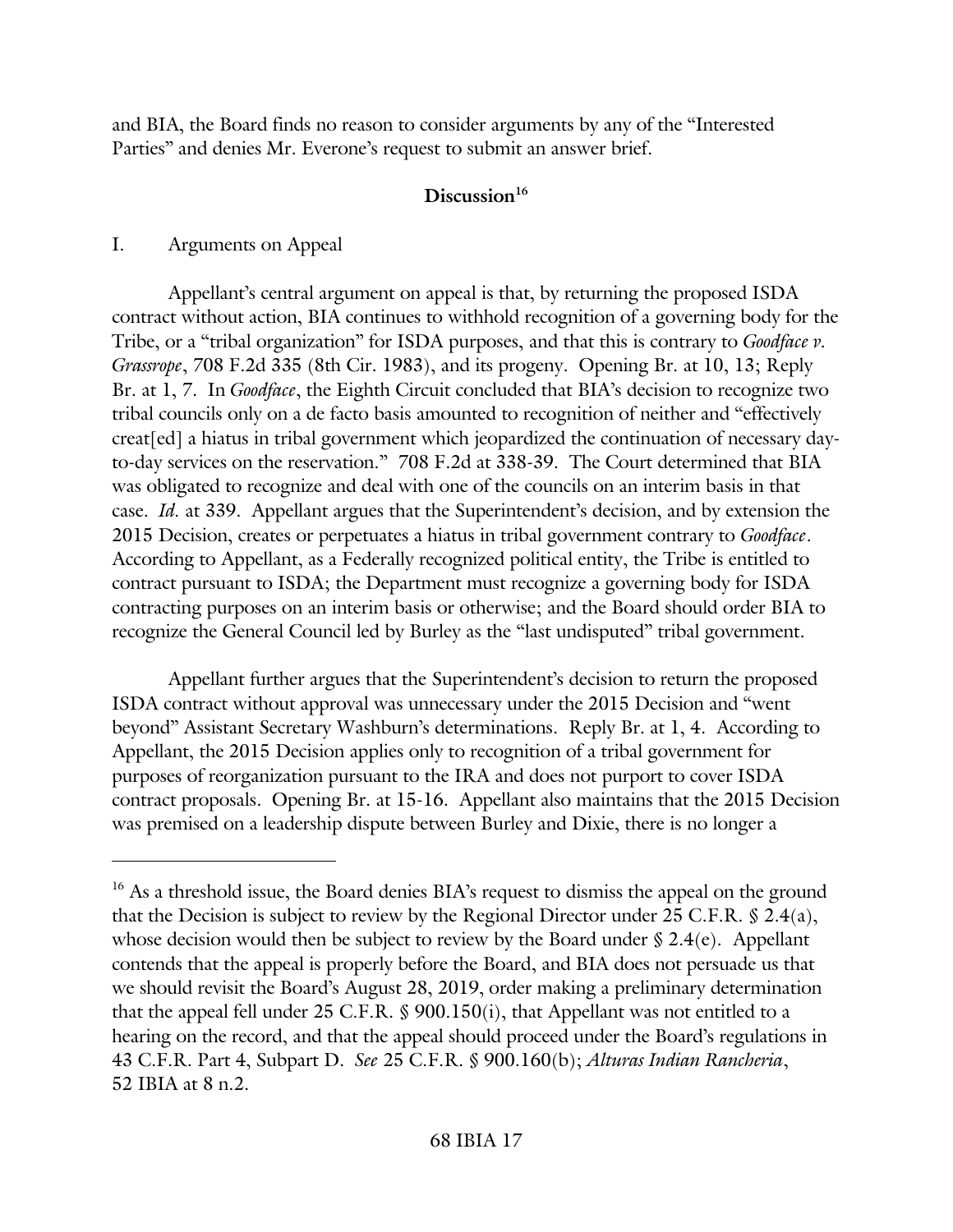leadership dispute following Dixie's death, and thus the 2015 Decision is inapplicable to this matter. *See* Appellant's Response to Order for Statement and to Show Cause at 4; Opening Br. at 13. In addition, Appellant argues that the Regional Director's May 30, 2019, decision invalidating the results of the 2019 Secretarial election displaced or undermined the 2015 Decision, and the Superintendent cannot rely on the 2015 Decision and the Ninth Circuit's decision upholding it. Opening Br. at 15-16; Reply Br. at 11-12. Thus, Appellant believes that the Superintendent's decision was not compelled by the 2015 Decision and is contrary to *Goodface*, and the General Council led by Burley must be recognized as the tribal government.

The Superintendent argues that *Goodface* is inapposite because it involved an election dispute within an organized tribe, Federal courts have confirmed that the greater tribal community must be identified for purposes of government-to-government relations with the Tribe, and the 2015 Decision declined to recognize Burley on an interim basis as BIA had previously done when it recognized her as an "Interim Chairperson" or "person of authority." *See supra* note 5; Answer Br. at 9-10. The Superintendent argues that his decision to return the proposed ISDA contract was governed by and consistent with the 2015 Decision and the Federal court decisions upholding it. Answer Br. at 9-10. The Superintendent characterizes this appeal as part and parcel of the Burley faction's opposition to Departmental efforts to facilitate organization of the Tribe by the larger community of individuals who are eligible to participate in tribal organization. *Id.* at 10. The Superintendent requests that the Board dismiss the appeal for lack of jurisdiction to review the 2015 Decision, for lack of standing, or based on collateral estoppel or res judicata.<sup>17</sup> In the alternative, the Superintendent requests that the Board affirm the Decision as consistent with the 2015 Decision and the Federal court decisions upholding it.

## II. Analysis

The Board concludes that the Superintendent's decision to return the proposed contract was compelled by the 2015 Decision and did not go beyond it. Because, with

<sup>&</sup>lt;sup>17</sup> Under the doctrine of collateral estoppel, a party and those in privity with the party generally may not relitigate an issue of fact or law actually litigated and necessarily decided against the party in a valid and final judgment. *See Citizen Potawatomi Nation v. Director, Office of Self-Governance*, 42 IBIA 160, 167-68 (2006); Black's Law Dictionary 318 (10th ed. 2014) (definition of "Collateral Estoppel"). The doctrine of res judicata generally bars parties and those in privity with them from relitigating the same cause of action, including claims that were raised or could have been raised, after a final decision has been issued on the merits. *See Castillo v. Pacific Regional Director*, 46 IBIA 209, 212-13 (2008); Black's Law Dictionary 1504 (10th ed.) (definition of "Res Judicata").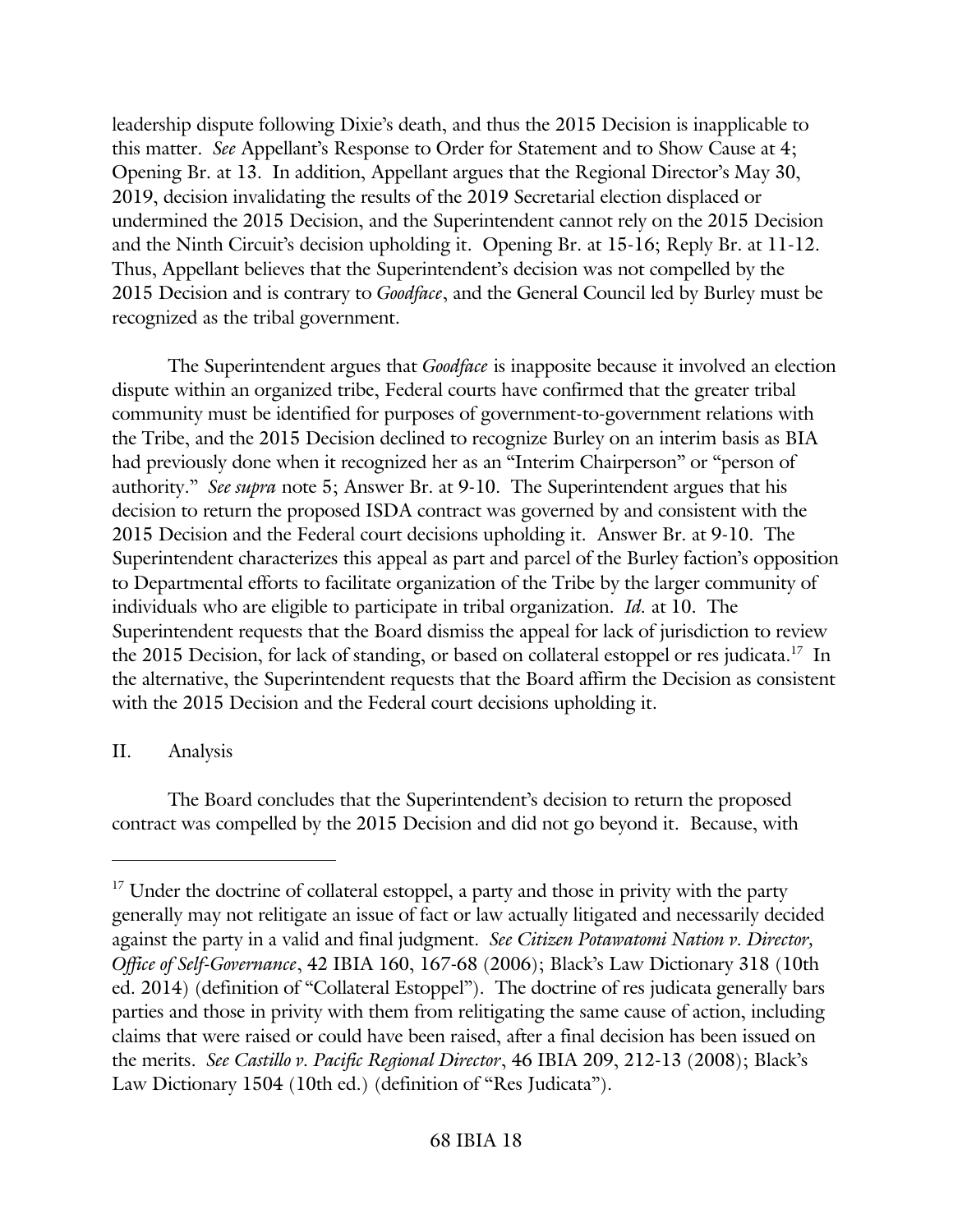exceptions not applicable here, the Board lacks jurisdiction to review a decision of the Assistant Secretary, we dismiss the appeal.<sup>18</sup> See Cherokee Nation v. Acting Eastern Oklahoma *Regional Director*, 58 IBIA 153, 161 (2014); *California Valley Miwok Tribe*, 51 IBIA at 118, 120-21; *Haney v. Acting Assistant Secretary – Indian Affairs*, 39 IBIA 25, 25 (2003); 25 C.F.R. § 2.6(c) (decisions of the Assistant Secretary are final for the Department unless the decision states otherwise); 43 C.F.R. § 4.331(b) ("Any interested party affected by a final administrative action or decision of an official of [BIA] . . . may appeal to the Board . . . except . . . [w]here the decision has been approved in writing by the Secretary or Assistant Secretary – Indian Affairs prior to promulgation.").<sup>19</sup>

### In *Cherokee Nation*, we explained that

where a [BIA official's] decision is connected to a decision of the Assistant Secretary, the Board's jurisdiction depends on a careful examination of the relationship between the Assistant Secretary's decision and the [BIA official's] decision. To the extent that a [BIA official's] decision 'goes beyond what was decided or confirmed by the Assistant Secretary,' our review is not necessarily precluded by the Assistant Secretary's action. *California Valley Miwok Tribe*, 51 IBIA at 105. The Board may consider a challenge to a [BIA official's] implementation of a decision by the Assistant Secretary if in doing so the Board's review does not implicate the Assistant Secretary's decision.

 $18$  To the extent BIA argues that the appeal should be dismissed for lack of standing (i.e., because the appeal was not brought by an Indian tribe or tribal organization as defined in the ISDA regulations), that issue is inextricably intertwined with the issue of whether the Superintendent's decision was compelled by the 2015 Decision and thus whether the Board lacks jurisdiction over the appeal. While we dismiss the appeal for lack of authority to review the 2015 Decision, we agree that the appeal is subject to dismissal for lack of standing because Burley is, at most, an individual tribal member. *Cf. Chambers v. Acting Eastern Oklahoma Regional Director*, 39 IBIA 44, 46 (2003) ("Nothing in the ISDA regulations authorizes a tribal member to appeal an ISDA decision.").

<sup>&</sup>lt;sup>19</sup> Appellant also initially contended that "[o]n or about August 16, 2019," it submitted a request pursuant to 25 C.F.R. § 2.8 (appeal from inaction of official) to the Secretary of the Interior to take action "to recognize the duly elected tribal government and the Tribe's designated Tribal Representative." Appellant's Response to Order for Statement and Order to Show Cause at 5. Appellant contended that the Secretary failed to respond. *Id.* The Board lacks jurisdiction to review alleged inaction of the Secretary and, in any event, an appeal from inaction does not encompass the underlying merits of a request for action. *Mease v. Secretary of the Interior*, 52 IBIA 237, 238 & n.3 (2010).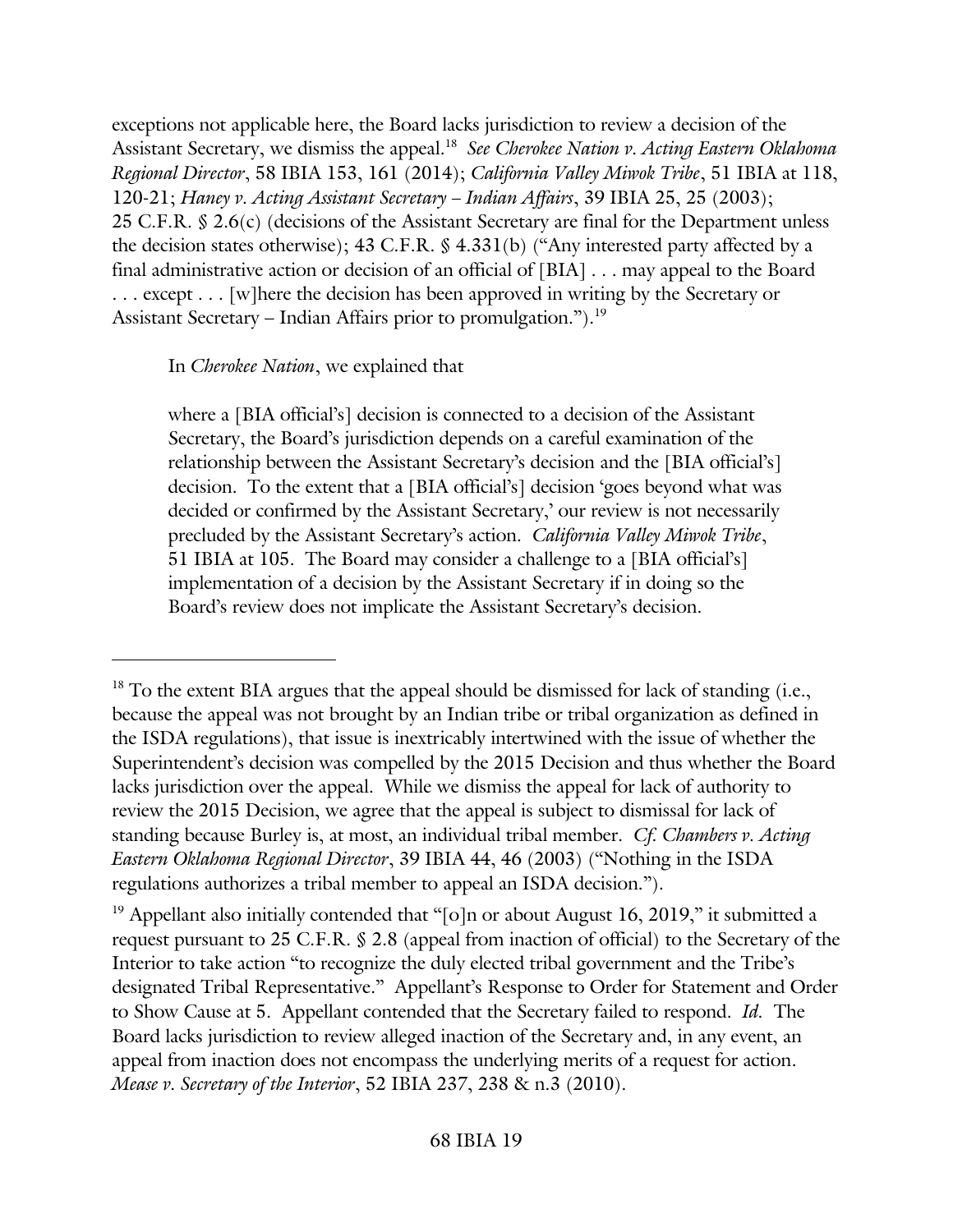#### 58 IBIA at 161.

For example, in the cited *California Valley Miwok Tribe* case, an underlying 2005 Assistant Secretary decision made final Departmental determinations that (1) the Department did not recognize the Tribe as being organized or having any tribal government that represented the Tribe; (2) the Department did not recognize the Tribe as necessarily limited to Dixie, his brother Melvin, Burley, and her daughters and granddaughter, for purposes of who is entitled to organize the Tribe and determine the membership criteria; and (3) the Department had an obligation to ensure that a "greater tribal community" be allowed to participate in organizing the Tribe. 51 IBIA at 120. The Board concluded that these determinations were not subject to further review by the Board in that appeal and dismissed Burley's claims that BIA erred in deciding that the Tribe was unorganized and in refusing to recognize her as the Tribe's Chairperson.<sup>20</sup> Id. at 120-21, 123.

In this case, we see no daylight between the Superintendent's decision and Assistant Secretary Washburn's 2015 Decision. Under the heading "The United States does not recognize leadership for the CVMT government," the Assistant Secretary stated: "*For purposes of administering the Department's statutory responsibilities to Indians and Indian tribes*, I must ensure that CVMT leadership consists of valid representatives of the Tribe as a whole." 2015 Decision at 5 (emphasis added). The 2015 Decision allowed no exception for a proposed ISDA contract authorized by the General Council and submitted by Burley. In fact, the 2015 Decision left open the possibility that the 2013 Constitution submitted by Dixie might be ratified instead of organizing the Tribe through another election.<sup>21</sup> *Id.* at 6. As relevant to this appeal, the 2015 Decision determined finally for the Department that (1) the Department does not "recognize the actions to establish a tribal governing structure

 $20$  On the other hand, the Board found that the Regional Director's decision arguably went beyond the Assistant Secretary's by "determining who would constitute the 'greater tribal community,' or class of 'putative members,' and in deciding that they could participate as part of a 'general council' meeting of the Tribe, to decide membership and organizational issues." 51 IBIA at 121. Though the Regional Director's decision arguably broke new ground, the Board concluded that Burley's claim was essentially an enrollment dispute and dismissed the claim for lack of subject matter jurisdiction to adjudicate tribal enrollment disputes. *Id.* at 122; *see* 43 C.F.R. § 4.330(b)(1).

<sup>&</sup>lt;sup>21</sup> Appellant argues that the 2015 Decision contained a sunset provision, based on a statement by the Assistant Secretary "encourag[ing] the Tribe to petition for a Secretarial election under 25 C.F.R. Part 81 within 90 days" of the decision. 2015 Decision at 6; *see*  Reply Br. at 10-11. That argument is nonsensical, especially in light of the Ninth Circuit's decision upholding the decision approximately 4 years later in 2019.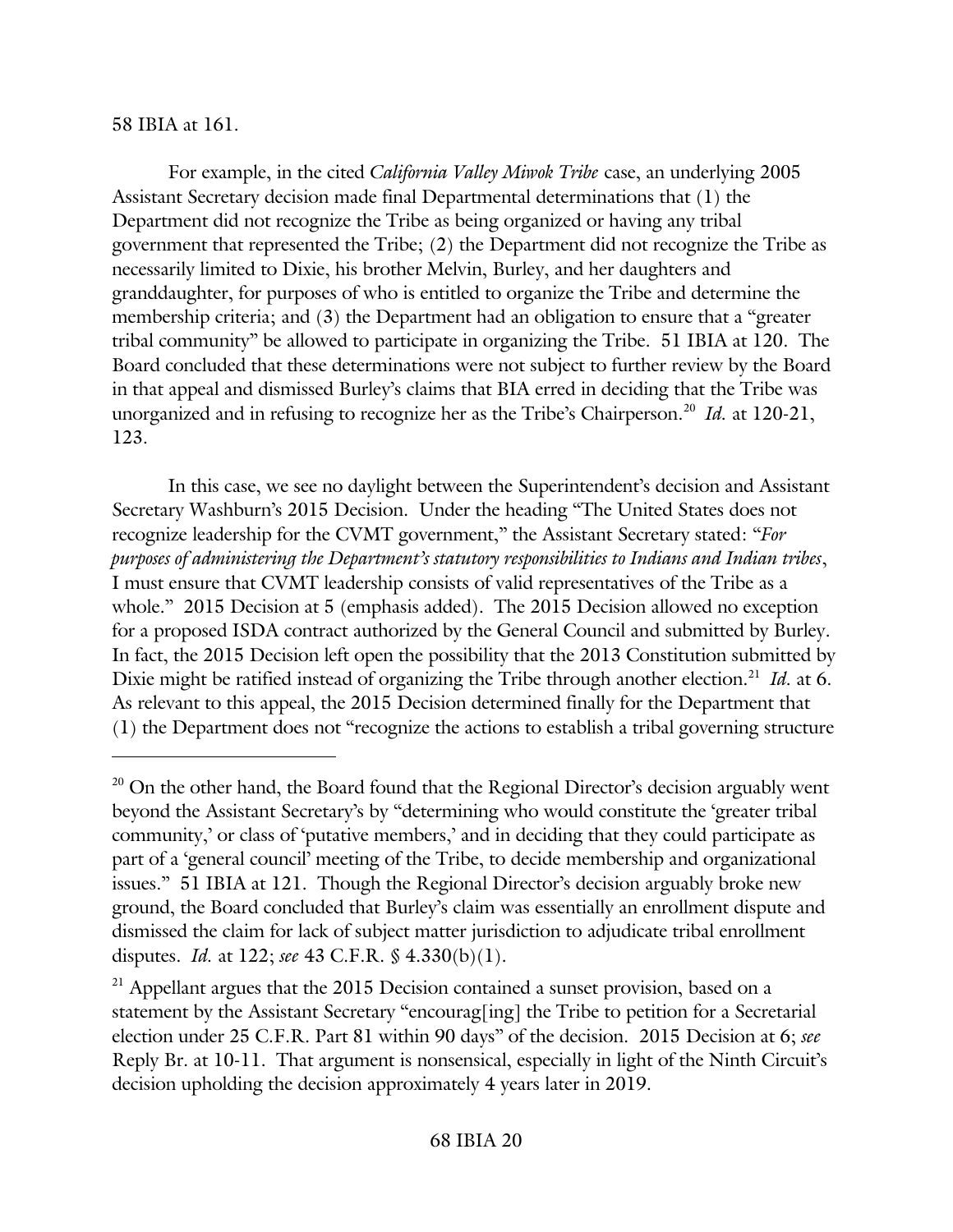taken pursuant to the 1998 Resolution," and (2) "Ms. Burley and her family do not represent the CVMT." *Id.* at 5. The three resolutions that Burley submitted to BIA in support of the proposed ISDA contract are based on the 1998 Resolution and signed only by Burley and her two daughters. Because the 2015 Decision holds that the 1998 General Council and Burley do not represent the Tribe, the current General Council and Burley necessarily lacked authority to propose an ISDA contract as a "tribal organization" under 25 U.S.C. § 5304(*l*) and 25 C.F.R. § 900.6. The Superintendent was therefore compelled by the 2015 Decision to return the contract without approval.

To the extent Appellant explicitly argues that the Superintendent's decision—and at least implicitly the 2015 Decision—is contrary to *Goodface*, the Board lacks jurisdiction to consider that argument on the merits for the reason discussed above. Moreover, Burley unsuccessfully argued in her petition for rehearing of the Ninth Circuit decision upholding the 2015 Decision that it "violated the rule of *Goodface*" and that the Burley faction must be recognized as the "last undisputed" tribal government. *Supra* at 11; *see Cal. Valley Miwok Tribe*, 745 Fed. Appx. at 47 ("[T]he Department of the Interior . . . has the responsibility to ensure that organized tribes are representative of potential [tribal] membership. The [2015] Decision comported with that responsibility." (citation omitted)), *reh'g denied*, 2019 U.S. App. LEXIS 3468. Because the Superintendent's decision only implements the 2015 Decision, it does not afford Burley another opportunity to litigate whether the Department should recognize a governing body for the Tribe and recognize Burley as a tribal representative.

Burley also unsuccessfully raised, in her Ninth Circuit challenge to the 2015 Decision and subsequently in other courts, the argument that the 2015 Decision was premised on a leadership dispute between the Dixie faction and the Burley faction, and that Dixie's death in 2017 extinguished or undermined the 2015 Decision. *See supra* at 10-11. Even if Appellant was not precluded from raising that argument here, we would reject it for the reasons articulated by the Federal defendants in that litigation. *See supra* at 11.

Nor is there any merit to Appellant's argument that the Regional Director's May 30, 2019, decision displaced or undermined the 2015 Decision as relevant to this matter. First, the Regional Director is subordinate to the Assistant Secretary and thus could not withdraw or countermand the 2015 Decision absent a delegation of authority to do so, which Appellant has not identified. Second, the May 30, 2019, decision did not purport to disturb the 2015 Decision's determination that the 1998 Resolution and the General Council failed to sufficiently reflect the will of the Tribe in order to warrant acknowledgment by the Department. The Regional Director's decision found that the efforts to organize the Tribe through a Secretarial election conducted on April 15, 2019, were invalid in light of information from OFA that certain participants were not eligible to take part in tribal organization. AR 6 at 2. While the 2015 Decision identified the Eligible